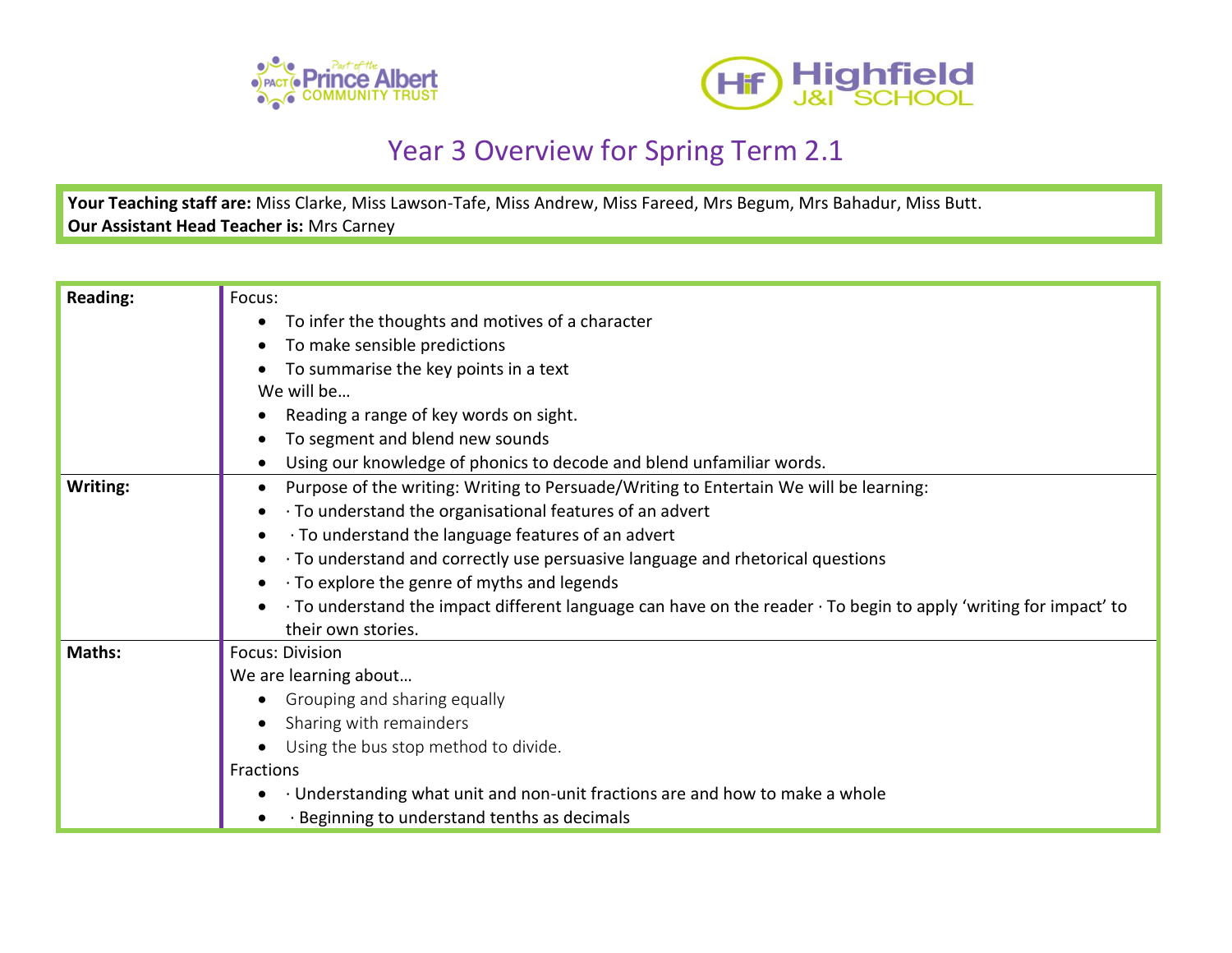



|            | · Learning how to work out fractions of objects                                                                      |
|------------|----------------------------------------------------------------------------------------------------------------------|
|            | · Understanding equivalent fractions                                                                                 |
|            | . Answer reasoning questions related to adding and subtracting fractions                                             |
| Science:   | <b>Topic: Magnets and Forces</b>                                                                                     |
|            | To compare how things move on different surfaces.                                                                    |
|            | To notice that some forces need contact between two objects but magnetic forces can act at a distance.               |
|            | To observe how magnets attract or repel each other and attract some materials and not others.                        |
|            | To describe magnets as having two poles.                                                                             |
|            | To predict whether two magnets will attract or repel each other, depending on which poles are facing.                |
| RE:        | The dispositions we will be looking at this term are:                                                                |
|            | Being accountable<br>$\bullet$                                                                                       |
|            | Living with integrity                                                                                                |
| Non-Core:  | Topic- Ancient Egypt                                                                                                 |
|            | Learning through: History, Geography, Music, Art and Design                                                          |
|            | This half term we will focus on:                                                                                     |
|            | Understanding how the Ancient Egyptians lived in comparison to us today                                              |
|            | Looking at the different jobs and roles that existed in the Egyptian periods                                         |
|            | Exploring the importance of evidence and it's sources for creating an accurate picture of the past                   |
|            | Exploring the process of mummification and it's cultural significance                                                |
|            | Learning about some of the many ancient gods of Egypt                                                                |
|            | Learn about the life and role a significant person such as Cleopatra.                                                |
| PE:        | Please remember to bring in your P.E. Kit on Tuesday and Wednesday.                                                  |
|            | Your child will be developing their physical skills through:                                                         |
|            | Dance                                                                                                                |
|            | Tennis                                                                                                               |
| Computing: | In Computing the children will be learning about Online Safety.                                                      |
| Homework:  | This is handed out every Friday and will need to be brought back into school by Wednesday. Homework will cover areas |
|            | of learning taught this half term, not only to review but also to challenge the children.                            |
|            | Reading books also go out on a Friday and are expected back on Monday.                                               |